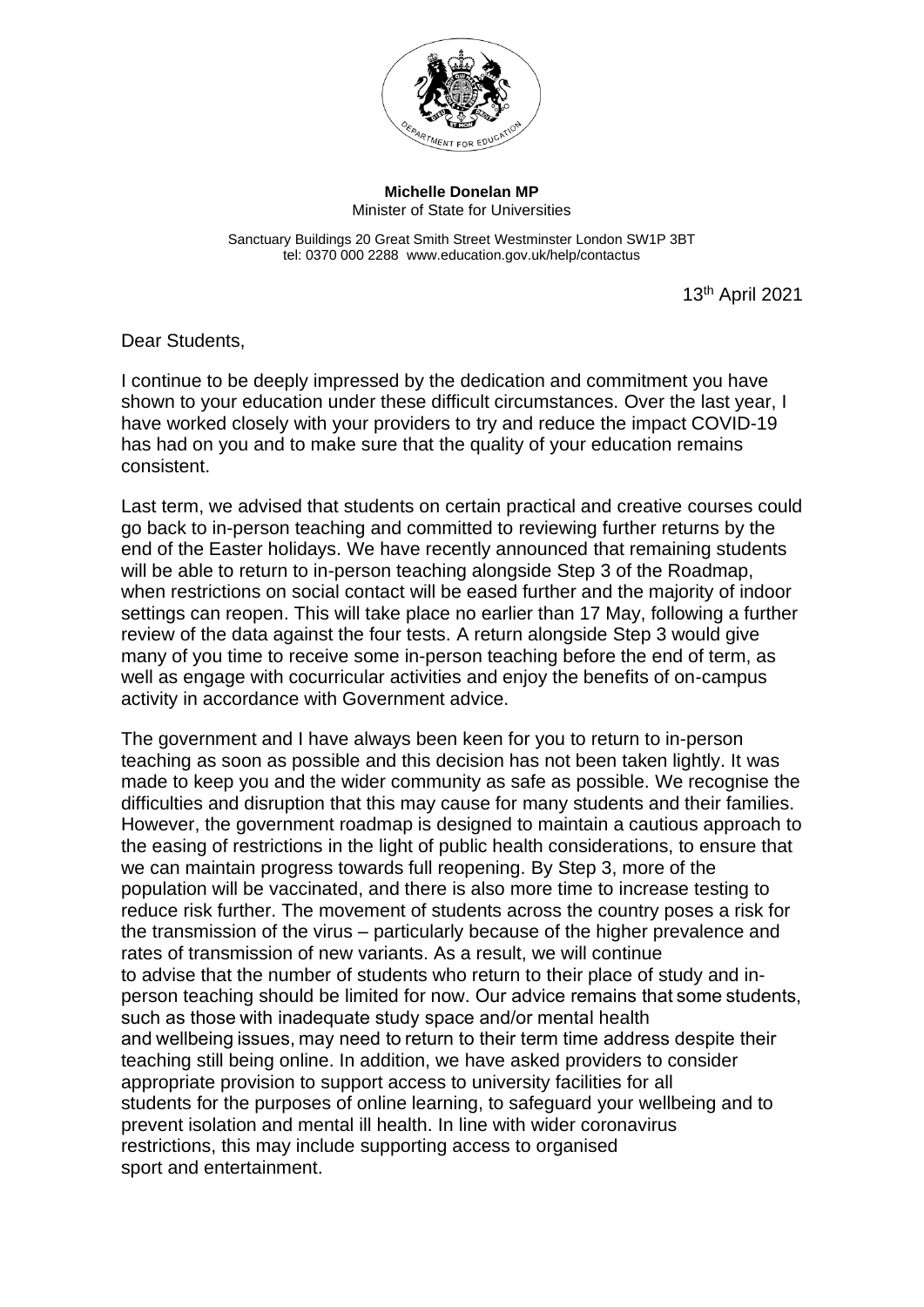I have spoken to many of you during our student panels, so I am aware this comes as disappointing news for those who had hoped to resume in-person teaching in April. I understand the difficulty that this further delay will create for you and your families. With this in mind, I can announce that the government is making available a further £15 million for providers to address student hardship this academic year. This is in addition to the £70 million already distributed to providers via the OfS this academic year.

I will continue to work to prioritise your mental health and wellbeing, including via the Mental Health in Education Action Group, convened by Minister Ford and me. We have worked with the Office for Students to launch the online mental health platform Student Space, worth up to £3 million, in addition to the £15 million we have asked them to consult on to allocate to student mental health initiatives in the coming academic year. I will continue to ask providers to prioritise mental health support - please do reach out to their support services if you need them. More generally, we appreciate that your experience this year is not what you had expected and so we have discussed with providers the need to ensure you have opportunities to engage in the wider university experience when you have returned to campus.

Alongside this, we are working with the sector to support those of you who are graduating in the summer and those who are entering HE in the autumn to ensure you feel supported in your transition. We are working in parallel with Universities UK, the Association of Graduate Careers Advisory Services, the Institute of Student Employers, the Office for Students, and the wider sector to understand what we can do to complement their planned support. This will include signposting you to useful resources and opportunities.

More broadly, the Government is doing all it can to help people who are at the start of their career journey. Jobcentre Plus work coaches can help you to find opportunities that match your skills. The Department for Work and Pensions has successfully recruited over 13,500 new work coaches as of the end of March 2021 to ensure that high quality work search support is available to those who need it. You can access free information and careers advice through the National Careers Service. The Government is investing additional funding in the National Careers Service up to March 2022 to support delivery of individual careers advice for those whose jobs/learning have been affected by the pandemic (by end of FY21/22). The Skills Toolkit provides online courses to help you learn new skills; we have added additional courses to the Skills Toolkit to develop 'work readiness' skills that employers report they value in their new recruits.

Asymptomatic COVID-19 testing is key to keeping the higher education environment as safe as possible. If you are currently residing in university halls of residence or other term-time accommodation, it is essential that you participate in your provider's asymptomatic COVID testing programme. This will help to identify asymptomatic infections and break chains of transmission, helping to keep you and your friends safe, even if you are not currently participating in in-person teaching and learning. As is the expectation across most educational settings, please take two tests every week and, if testing at home, report your